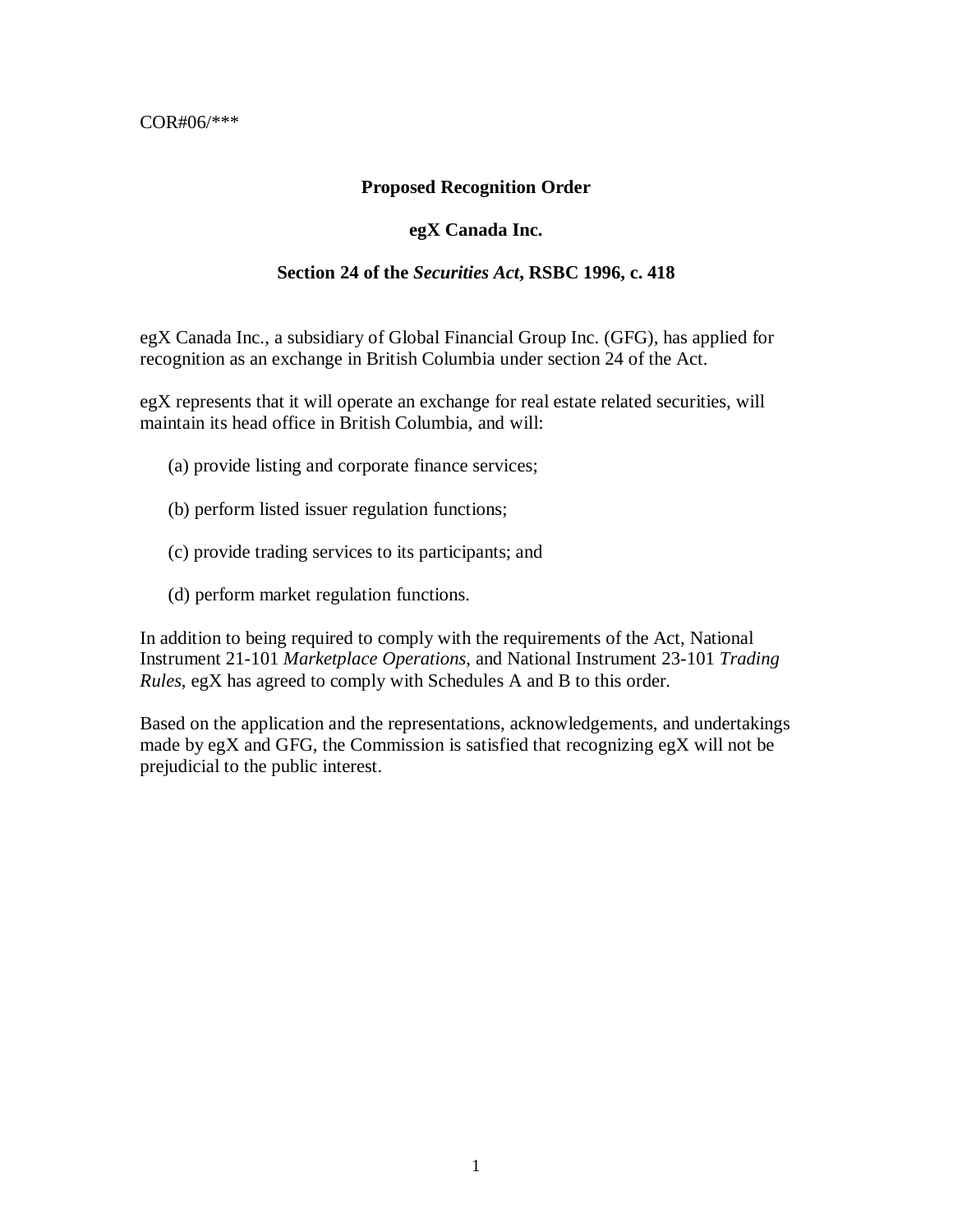The Commission recognizes egX as an exchange under section 24 of the Act so long as egX

- (a) before operating as an exchange, complies with Schedule A, and
- (b) complies with Schedule B, the Act, NI 21-101 and NI 23-101.

This recognition will continue until the Commission, after giving egX an opportunity to be heard, revokes or varies it.

[date]

Douglas M. Hyndman Chair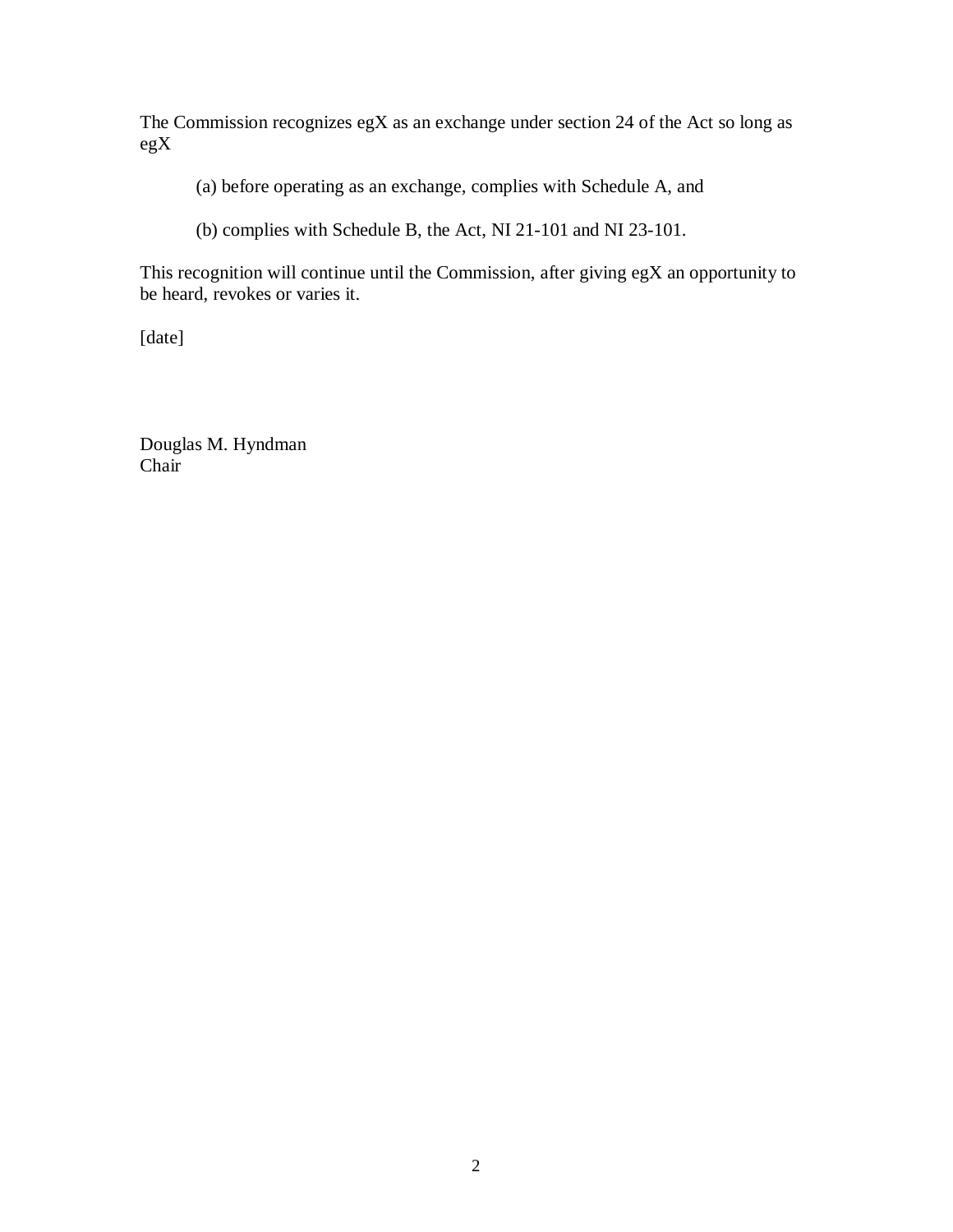# **Schedule A – Pre-operating conditions**

egX's recognition is conditional on egX, before it begins operating as an exchange:

- (a) confirming to the Commission that its connectivity with Market Regulation Services Inc. is complete and it has entered into an agreement with RS for market regulation services;
- (b) confirming to the Commission that its connectivity with CDS is complete and that it has entered into an agreement with CDS for clearing and settlement services;
- (c) filing with the Commission an audit review report of egX's trading systems;
- (d) filing with the Commission an external and internal vulnerability test report on egX's non-trading systems; and
- (e) confirming to the Commission that all steps necessary to begin exchange operations have been taken, as set out in the business plan egX filed with its application for recognition.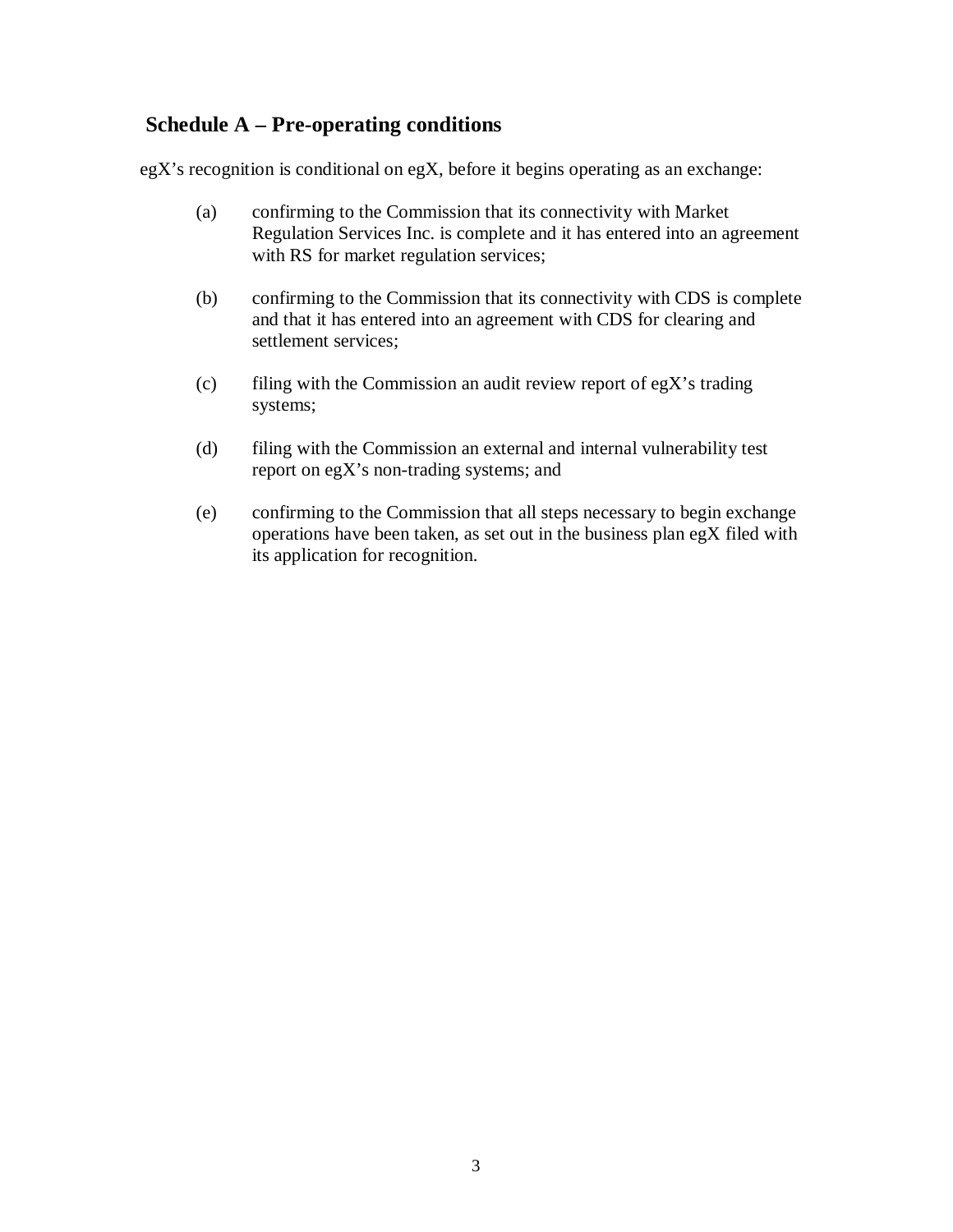# **Schedule B – Conditions of Recognition**

# **Public interest**

1. egX must regulate listed issuers and its market to serve the public interest in protecting investors and market integrity. It must articulate and ensure it meets a clear public interest mandate for its regulatory functions.

#### **Corporate governance**

- 2. egX's corporate governance system must ensure effective oversight of egX's management and regulatory functions.
- 3. egX must ensure that each director, officer, and significant security holder<sup>1</sup> is a fit and proper person $2$  for that role.

### **Conflicts of interest**

4. egX must effectively identify and manage conflicts of interest.

### **Access**

5. egX must have fair access criteria for its trading and listing services, and apply them fairly and transparently.

# **Financial viability and reporting**

- 6. egX must have sufficient financial resources to perform its functions and meet its responsibilities.
- 7. egX must:
	- (a) report quarterly to the Commission what capital is available and why that capital is sufficient to ensure  $egX$  can perform its functions and meet its responsibilities for the next six months;
	- (b) report immediately to the Commission when it does not have sufficient capital for the next six months, setting out the reasons for the deficiency and the steps egX will take to rectify the deficiency; and
	- (c) file unaudited quarterly financial statements within 60 days of each quarter's end prepared according to generally accepted accounting principles.<sup>3</sup>

<sup>&</sup>lt;sup>1</sup> A significant security holder holds 10% or more beneficial ownership or voting control.

 $2^2$  A fit and proper person is (a) appropriately qualified for that role by education and experience, and (b) of good character and integrity.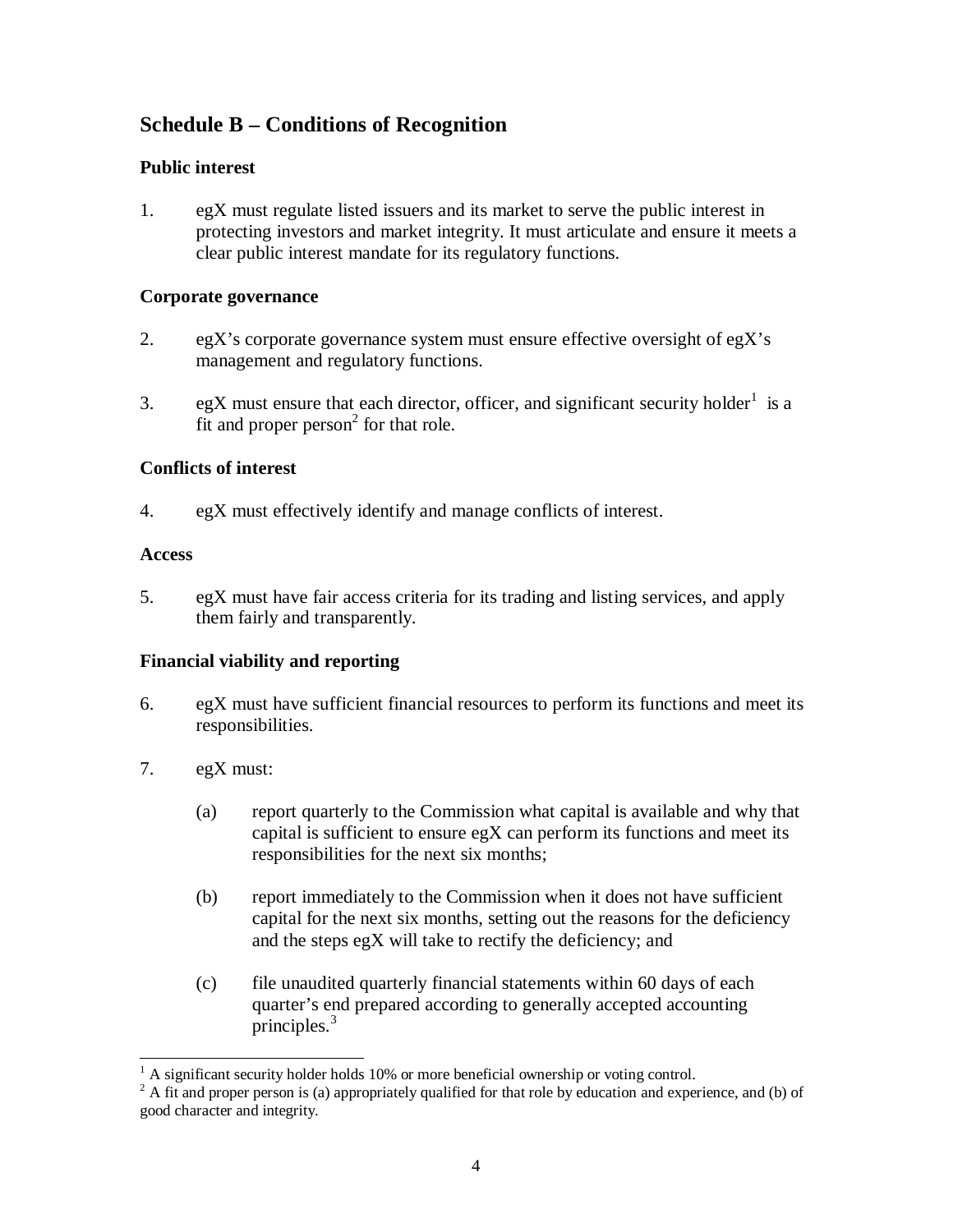### **Compliance and control systems**

- 8. egX must maintain an effective system for compliance with the securities legislation and this recognition order, as well as its own internal policies and procedures.
- 9. egX must maintain controls to manage the risks associated with its business, including an annual review of its contingency and business continuity plans.

# **Outsourcing**

10. egX must obtain the Commission's consent before entering into an outsourcing arrangement.

### **Clearing and settlement**

11. egX must make appropriate arrangements for clearing and settlement through a recognized clearing agency.

# **Regulation**

12. egX must regulate its marketplace effectively.

# **Regulatory instrument review process**

13. egX must follow the regulatory instrument review process established by the Commission from time to time.

# **Accountability**

- 14. At least quarterly, egX must report to the Commission all significant issuer noncompliance, with information acceptable to the Commission about the issuers and other persons involved, the nature of the deficiencies, and the action taken or planned to deal with the issues.
- 15. At least quarterly, egX must, directly or through RS, report to the Commission all significant market non-compliance, with information acceptable to the Commission about the participants or other persons involved, the nature of the deficiencies, and the action taken or planned to deal with the issues.
- 16. At least quarterly, egX must, directly or through RS, report to the Commission all significant exemptions from, or waivers of, its requirements, including information about the issuers or participants involved, the nature of the waivers or exemptions, and the reasons for granting them.

 $3$  egX must also file annual audited financial statements (section 5.6, NI 21-101).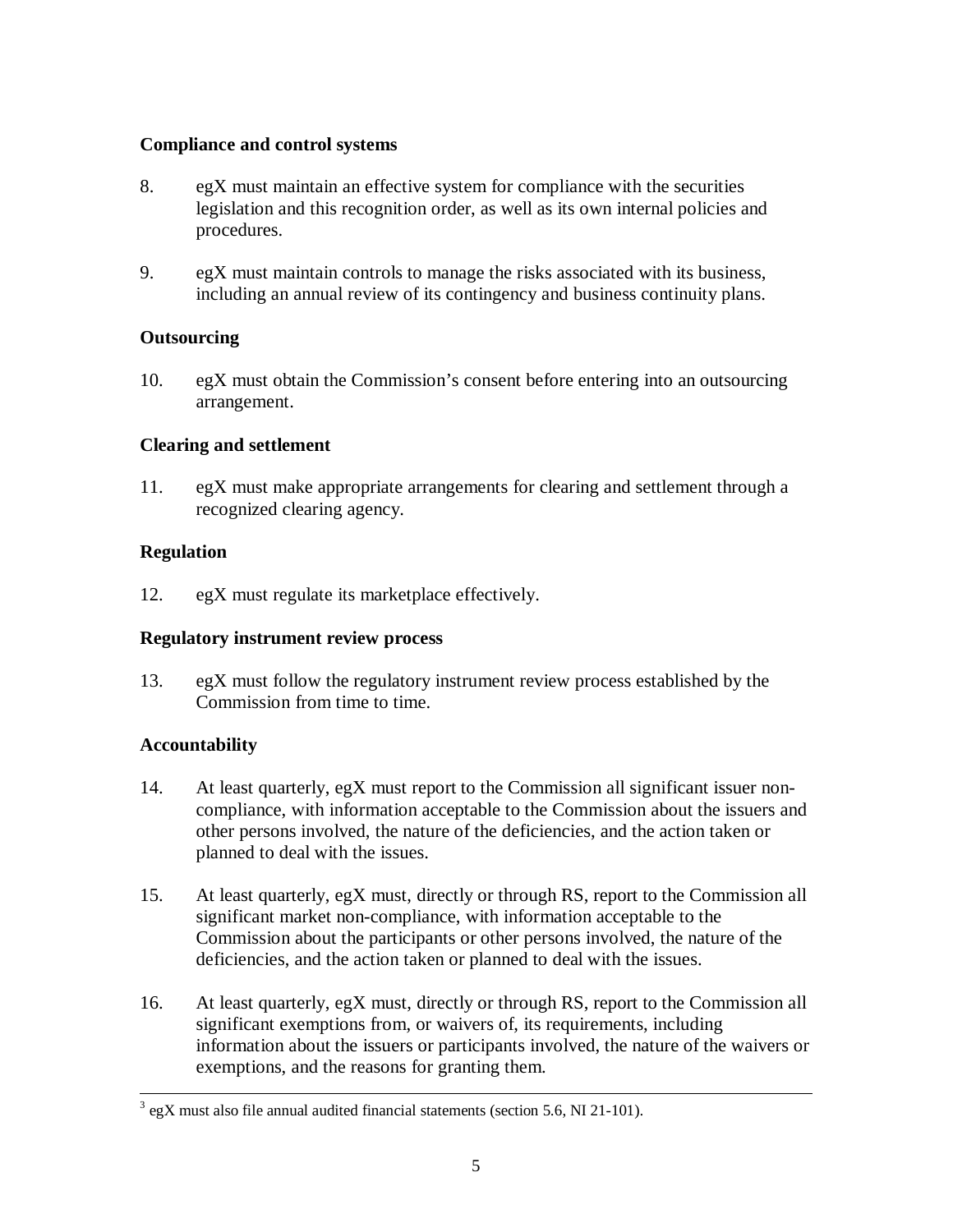- 17. At least annually, egX must assess RS's performance and report to egX's board of directors with any recommendations for improvements. egX must provide a copy of the report to the Commission and advise what actions it proposes to take as a result.
- 18. Annually, egX must provide a self-assessment to the Commission, including reporting against this recognition order and other securities regulation requirements.
- 19. Annually, egX must provide to the Commission, for its approval, a current list of regulatory services provided by RS and services carried out directly by egX and any proposed amendments to it.
- 20. Annually, egX must:

(a) review and report on each technology system's and each data centre's computer operation's vulnerability to internal and external threats; and

(b) report on its review of its contingency and business continuity plans under paragraph 9.

- 21. egX must promptly report to the Commission any possible significant violations of securities legislation.
- 22. egX must promptly notify the Commission of any material systems failures and changes.
- 23. egX must comply with any additional accountability requirements the Commission sets from time to time.

# **Information sharing and regulatory cooperation**

- 24. To assist other regulatory authorities in regulatory matters, egX must share information and cooperate with
	- (a) the Commission and other Canadian securities regulatory authorities,
	- (b) recognized exchanges,
	- (c) recognized regulation services providers,
	- (d) recognized self-regulatory organizations,
	- (e) recognized clearing agencies, and